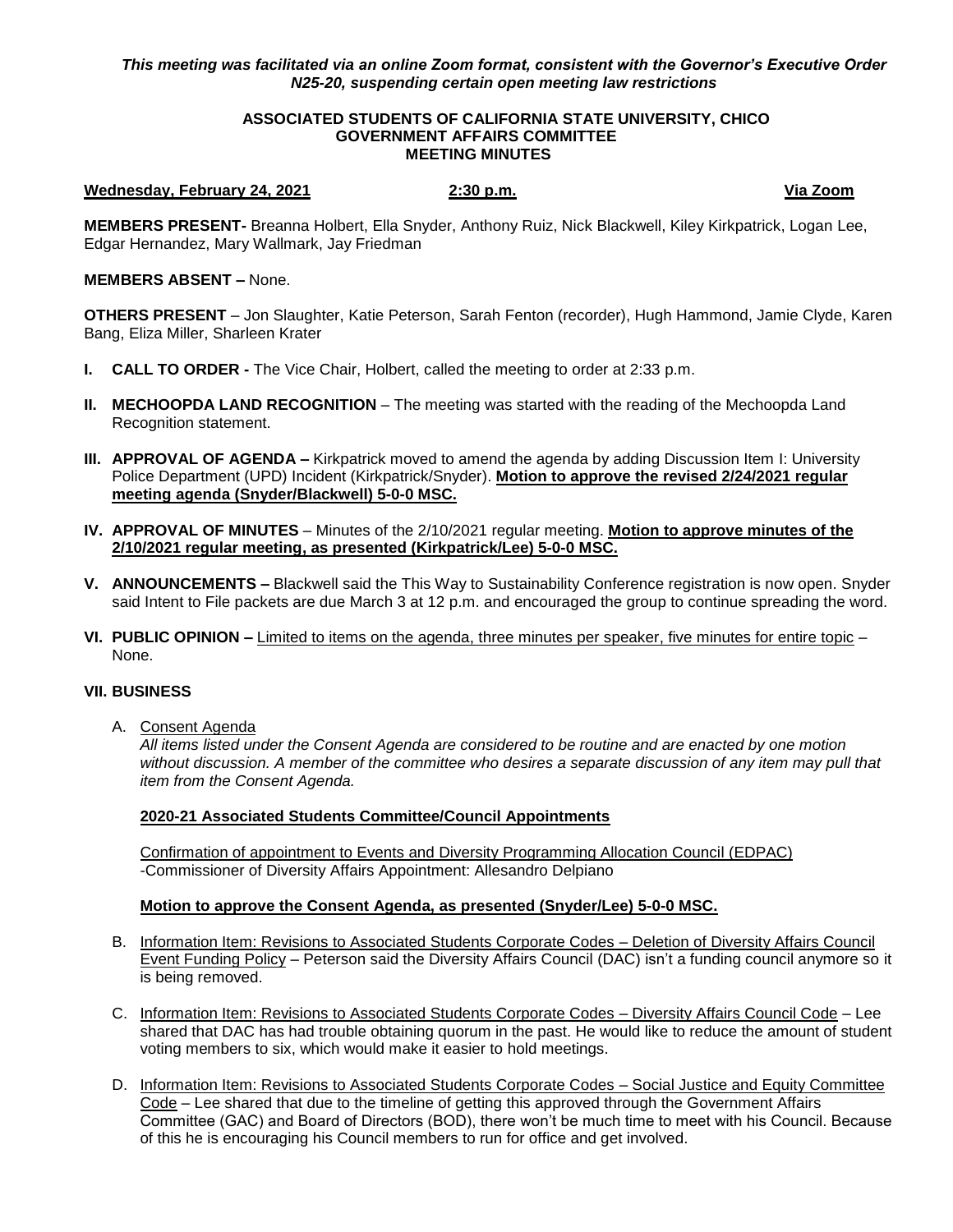- E. Discussion Item: Local Agency Investment Fund Certificates of Deposit for Quarter Ending 12/31/20 Slaughter said this report is for October to December. Looking at the Activity Fee line for Government Affairs, we had about \$3.8 million at the end of the quarter and about \$6,000 in interest earned.
- F. Discussion Item: 1/31/21 Activity Fee Fund Budget vs. Actual Slaughter said the benchmark for the end of January is just above 58%. He shared where we are compared to the benchmark for revenue, expenses, Government Affairs, campus programs, community expenses and total expenses.
- G. Discussion Item: Freshman Leadership Opportunity Name Change to 'First-Year Leadership Opportunity' Peterson said the leadership within the Freshman Leadership Opportunity (FLO) program had in-depth conversation on making the name more inclusive. The acronym will still remain FLO as it is known campuswide. She clarified for the group that the Launch Experience for Transfer Success (LETS) program is getting reimagined with a new philosophy and mission to still be affiliated with FLO but maintain its independence.
- H. Discussion Item: 2019-2020 Associated Students Committee/Council Appointments Resignations Resignation from Diversity Affairs Council (DAC) -Commissioner of Sustainability Affairs Appointment: Stephanie Cruz Ortiz Resignation from Sustainability Affairs Council (CAC) -Commissioner of Sustainability Affairs Appointment: Carl Nelson
- I. Discussion Item: University Police Department (UPD) Incident Kirkpatrick said a UPD officer had a Battery incident with a hotel employee in Santa Cruz last year. She emailed Commander Chris Nicodemus to get the story so that everyone has the same understanding. (Hernandez joined the meeting at 3:17 p.m.) Nicodemus said the Sergeant in question was automatically removed from patrol and put on paid leave until the matter is resolved. The investigation in Santa Cruz must first be completed before any kind if internal investigation can take place at UPD. Kirkpatrick will keep the group updated on any new information she receives.
- **VIII.REPORTS: OFFICERS – Hernandez:** He said the Events and Diversity Programming Allocation Council (EDPAC)'s first meeting is tomorrow from 2 – 3 p.m. **Blackwell:** He said the Sustainability Affairs Council (SAC)'s first meeting is Monday from 4 – 5 p.m. He is currently looking for additional student voting members. **Snyder:** She said she had a meeting with Holbert and Patrick Newell from the Library today. There will be an amendment to the Student Academic Senate (SAS) agenda this week. University committee meetings have gone well. Academic Senate was cancelled last week. The Education Policies and Programs Committee (EPPC) and the Faculty and Student Policies (FASP) Committee are this week if anyone would like to attend. **Ruiz:** The California Higher Education Student Summit (CHESS) is March 7 from 10 a.m. – 3 p.m. and attendee names are due today by 5 p.m. Normally it is a two day event in Sacramento, but this year it is one day virtually with a week of advocating. All of the Legislative Affairs Committee (LAC) members will be attending and meeting with representatives. LAC met earlier today. He is recruiting for student voting members. The California State Student Association (CSSA) is in two weeks, on March 6.
- **IX. REPORTS: STAFF – Peterson:** She said some folks are having trouble with Zoom and breakout rooms but she thinks she may have fixed the problem. She shared that before COVID-19, she was working with the General Manager of KCSC Radio about the need for industry specific support within the station. Conversations began about what they would need to have proper infrastructure. It is hopeful to keep the station open but have it run as a Contract Program to get more support. **Wallmark:** She said the Warren Center tent is open from 8 a.m. – 6 p.m. Monday through Friday for students and power strips are provided. Thursday is the State of the Campus webinar which they are pushing out for new and returning students. There was a roommate mixer last night and 84 people attended. We have met two of the three criteria to move into the red tier which will open up more opportunity for students and on-campus resources. She and her team are still working on making COVID-19 information easily accessible to all students. There will be a testing center at Shurmer Gym this semester.
- **X. REPORT: PRESIDENT –** Holbert said she is looking for some folks to be part of the Book in Common Committee. They need students who like to read to meet up, read a few contenders and reflect on which would be the best option as the next Book in Common. She's currently working with the Presidential Task Force on campus policing. They will meet again next week if anyone would like to attend or has anything they'd like her to relay. There will be a virtual suggestion box for students, Faculty and staff. During Cesar Chavez week there will be a film about food chains and who Cesar Chavez advocated for and with followed by a panel with Scott Yoder, Kelsey Simpson, Serafina Eagleton and Shar Krater for students to discuss their own experiences. She said she is proud of GAC for everything they've talked about this semester.
- **XI. ANNOUNCEMENTS** Snyder said Intent to File packets are due March 3 at 12 p.m. Meetings must be scheduled with Miller prior to the deadline. Miller said to reach out to her if anyone has questions or they're ready